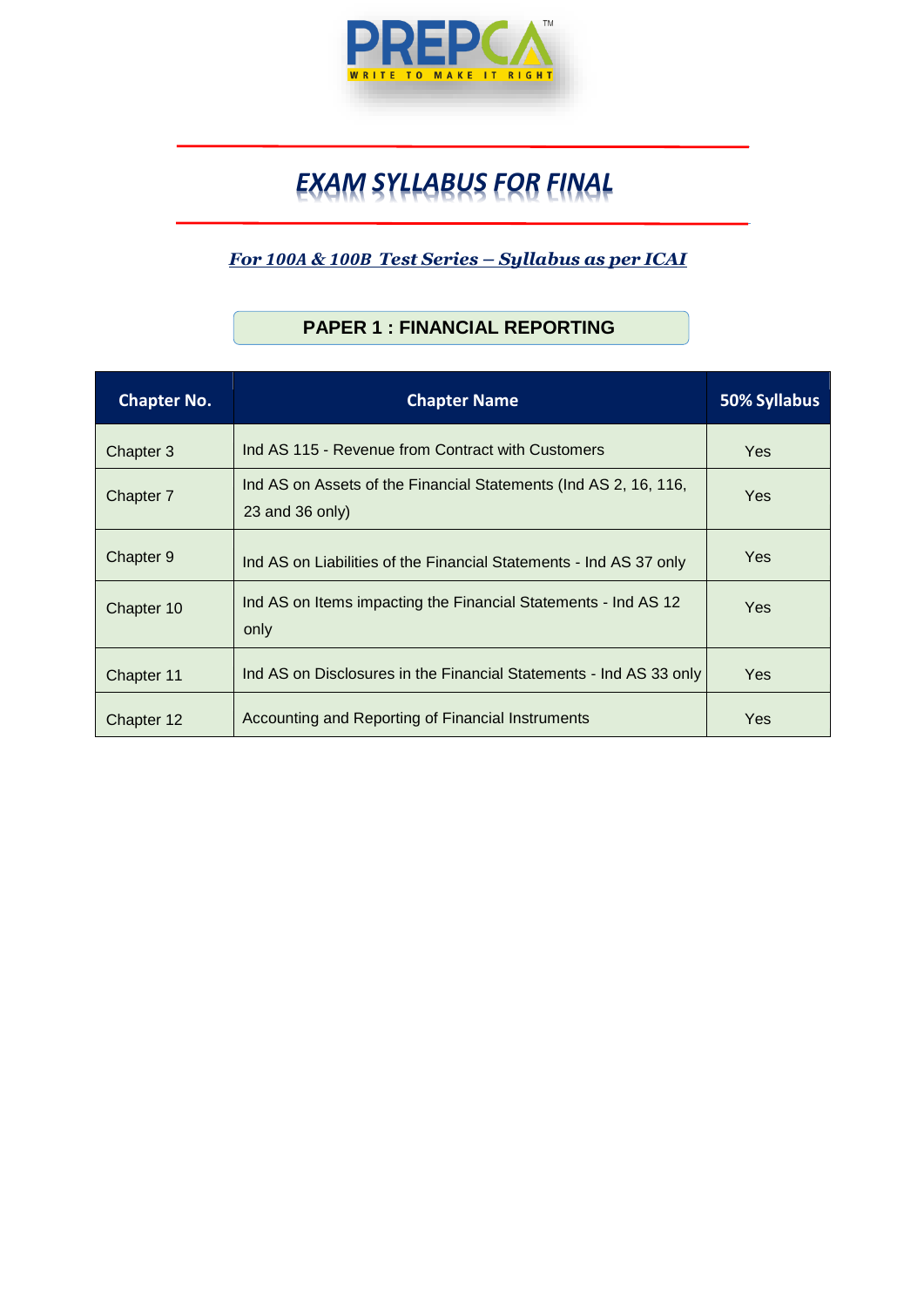

#### **PAPER 2 : STRATEGIC FINANCIAL MANAGEMENT**

| <b>Chapter No.</b> | <b>Chapter Name</b>                            | 50% Syllabus |
|--------------------|------------------------------------------------|--------------|
| Chapter 1          | <b>Financial Policy and Corporate Strategy</b> | <b>Yes</b>   |
| Chapter 5          | Portfolio Management                           | <b>Yes</b>   |
| Chapter 6          | Securitization                                 | <b>Yes</b>   |
| Chapter 7          | <b>Mutual Funds</b>                            | <b>Yes</b>   |
| Chapter 8          | Derivatives Analysis and Valuation             | <b>Yes</b>   |
| Chapter 9          | Foreign Exchange Exposure and Risk Management  | <b>Yes</b>   |
| Chapter 10         | <b>International Financial Management</b>      | <b>Yes</b>   |
| Chapter 11         | Interest Rate Risk Management                  | <b>Yes</b>   |
| Chapter 14         | <b>Startup Finance</b>                         | Yes          |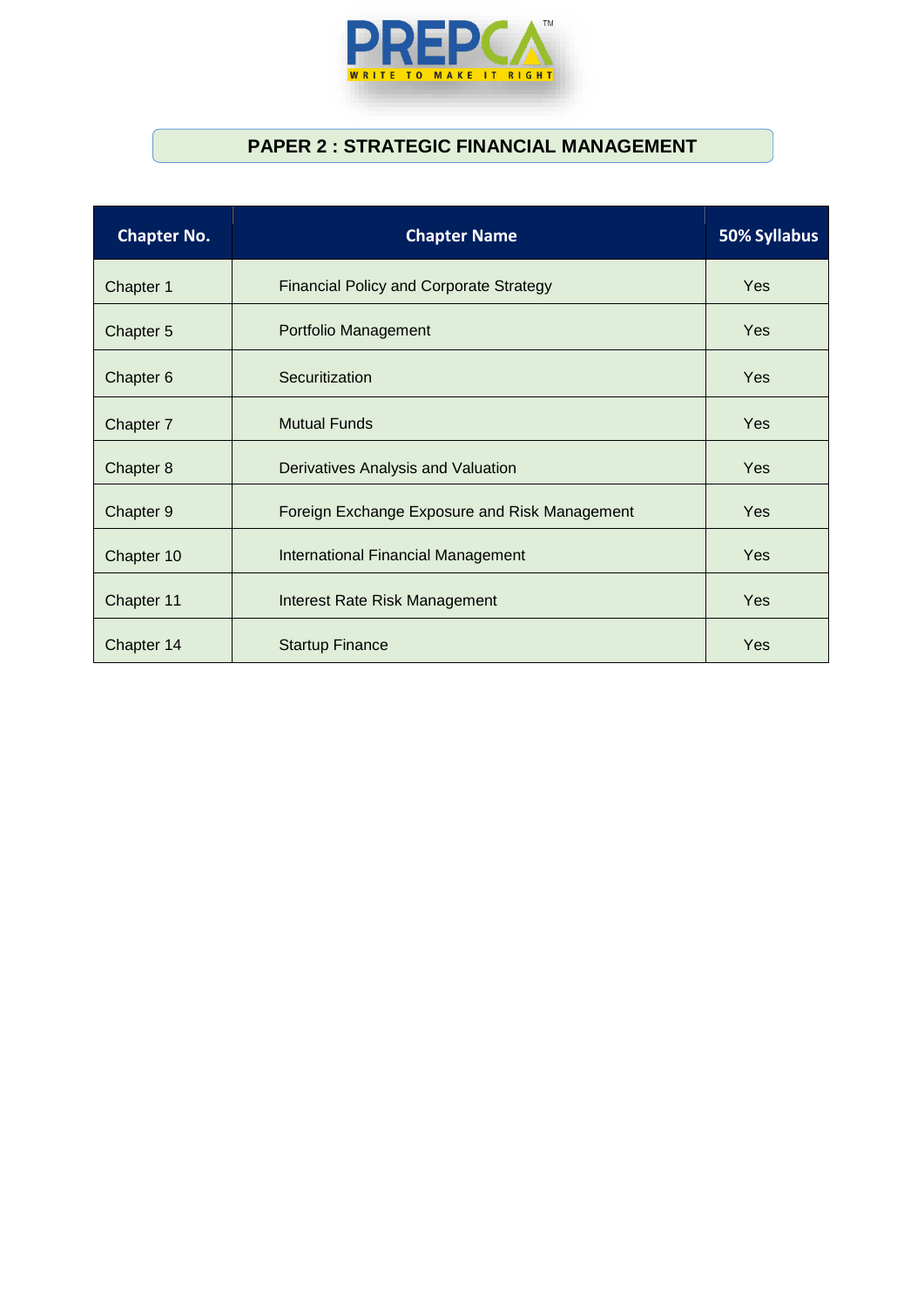

## **PAPER 3 : ADVANCED AUDITING AND PROFESSIONAL ETHICS**

| <b>Chapter No.</b> | <b>Chapter Name</b>                                               | 50% Syllabus |
|--------------------|-------------------------------------------------------------------|--------------|
| Chapter 1          | Auditing Standards, Statements and Guidance Notes-<br>An Overview | Yes          |
| Chapter 2          | Audit Planning, Strategy and Execution                            | Yes          |
| Chapter 3          | <b>Risk Assessment and Internal Control</b>                       | Yes          |
| Chapter 5          | Company Audit + CARO                                              | Yes          |
| Chapter 6          | <b>Audit Reports</b>                                              | Yes          |
| Chapter 12         | <b>Audit under Fiscal Laws</b>                                    | Yes          |
| Chapter 14         | Liabilities of Auditor                                            | Yes          |
| Chapter 18         | <b>Professional Ethics</b>                                        | Yes          |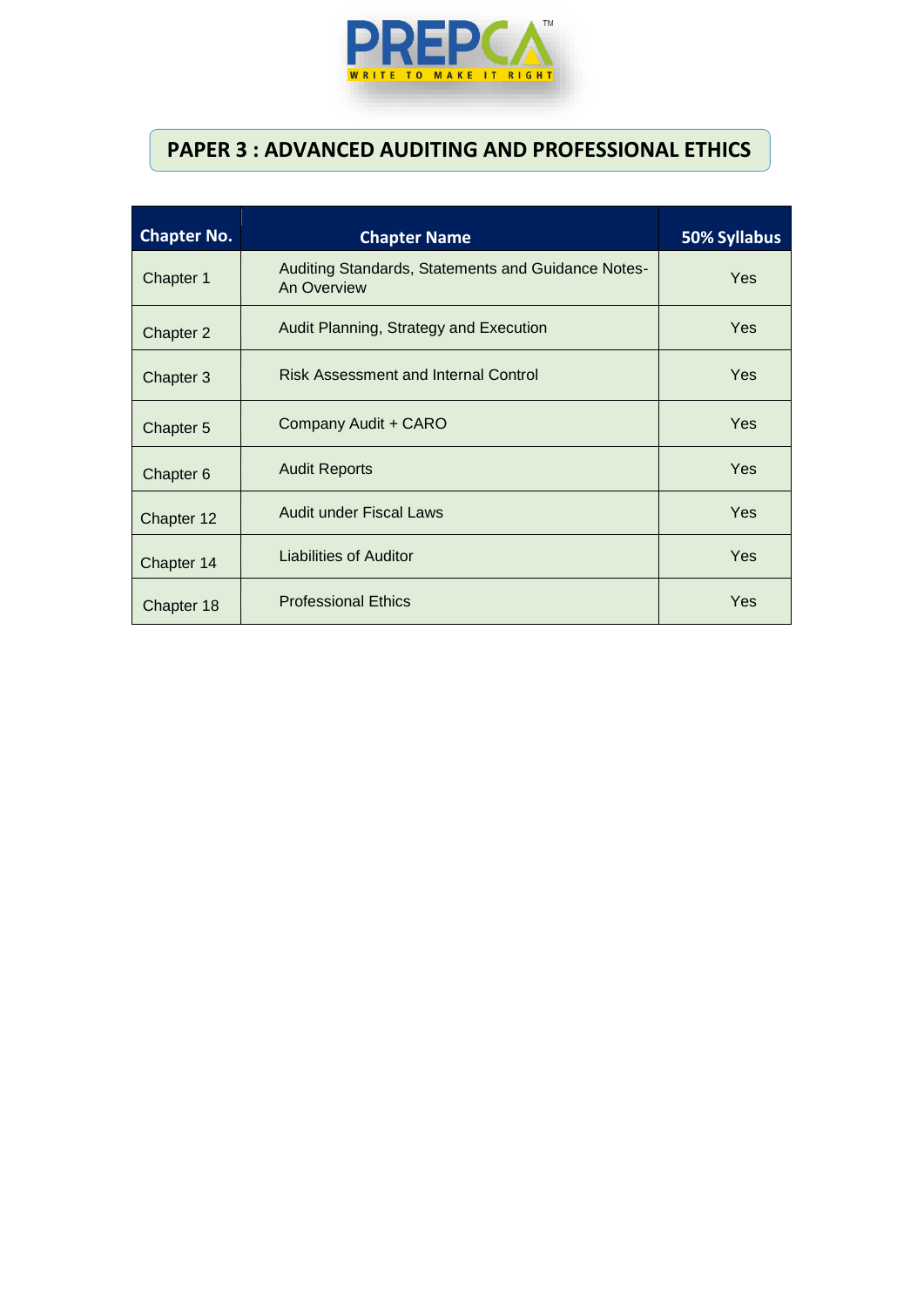

## **PAPER 4 : CORPORATE LAWS**

| <b>Chapter No.</b> | <b>Chapter Name</b>                                  | 50% Syllabus |
|--------------------|------------------------------------------------------|--------------|
|                    | <b>Section A: Company Law</b>                        |              |
| Chapter 1          | Appointment and Qualifications of Directors          | <b>Yes</b>   |
| Chapter 2          | Appointment and Remuneration of Managerial Personnel | Yes          |
| Chapter 3          | Meetings of Board and its Powers                     | Yes          |
| Chapter 5          | Compromise, Arrangement and Amalgamation             | Yes          |
| Chapter 6          | Prevention of Oppression and Mismanagement           | Yes          |
|                    |                                                      |              |
|                    | <b>Section B: Economic Laws</b>                      |              |
| Chapter 1          | Foreign Exchange Management Act 1999                 | Yes          |
| Chapter 6          | Insolvency and Bankruptcy Code 2016                  | Yes          |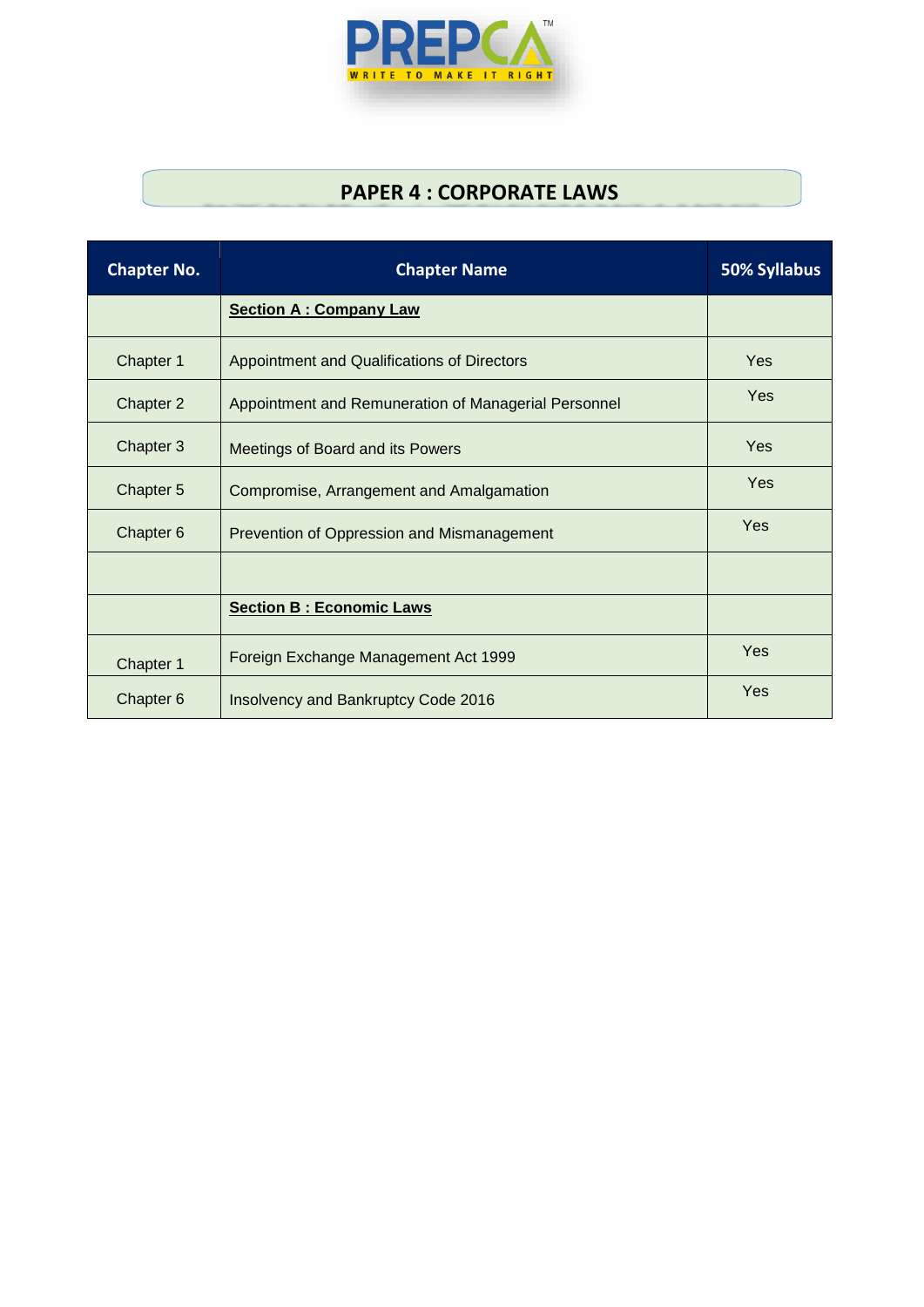

# **Paper 5 : Strategic Cost Management and Performance Evaluation**

| <b>Chapter No.</b> | <b>Chapter Name</b>                                                                      | 50% Syllabus |
|--------------------|------------------------------------------------------------------------------------------|--------------|
|                    | <b>Part A: Strategic Cost Management</b>                                                 |              |
| Chapter 3          | Lean System and Innovation                                                               | Yes          |
| Chapter 4          | <b>Cost Management Techniques</b>                                                        | Yes          |
|                    | (i) Cost control and Cost Reduction, Target Costing, Value<br>Engineering & Value Chain. | Yes          |
|                    | (vi) Environmental Management Accounting                                                 | Yes          |
|                    |                                                                                          |              |
|                    | <b>Part B Strategic Decision Making</b>                                                  |              |
| Chapter 5          | <b>Decision Making</b>                                                                   | Yes          |
| Chapter 8          | <b>Divisional Transfer Pricing</b>                                                       | Yes          |
| Chapter 11         | <b>Standard Costing</b>                                                                  | Yes          |
|                    |                                                                                          |              |
|                    | <b>Part C Case Study</b>                                                                 |              |
| Chapter 12         | <b>Case Study</b>                                                                        | Yes          |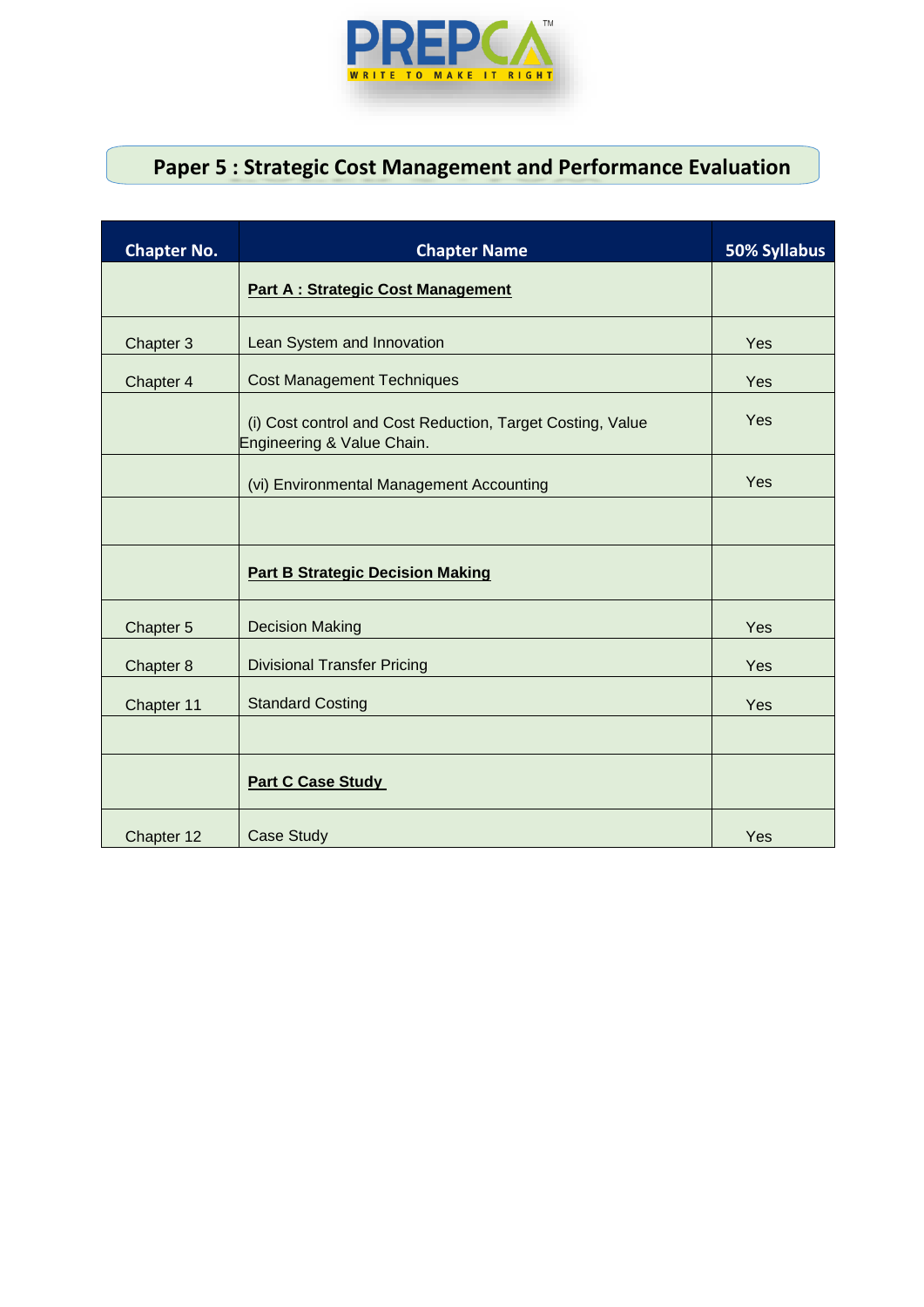

## **PAPER 7 : Direct Tax Laws and International Taxation**

| <b>Chapter No.</b> | <b>Chapter Name</b>                           | 50% Syllabus |
|--------------------|-----------------------------------------------|--------------|
|                    | <b>Part A : Direct Tax Laws</b>               |              |
| Chapter 2          | Residence and Scope of Total Income           | Yes          |
| Chapter 3          | Income which do not form part of Total Income | Yes          |
| Chapter 4          | <b>Salaries</b>                               | Yes          |
| Chapter 5          | Income from House Property                    | Yes          |
| Chapter 6          | Profits and Gains from Business or Profession | Yes          |
| Chapter 7          | <b>Capital Gains</b>                          | Yes          |
| Chapter 8          | <b>Income from Other Sources</b>              | Yes          |
| Chapter 11         | <b>Deductions from Gross Total Income</b>     | Yes          |
| Chapter 15         | Deduction Collection and Recovery of Tax      | Yes          |
| Chapter 17         | <b>Assessment Procedure</b>                   | Yes          |
|                    |                                               |              |
|                    | <b>Part B: International Taxation</b>         |              |
| Chapter 2          | (i) Non Resident Taxation                     | Yes          |
| Chapter 3          | (ii) Double Taxation Relief                   | Yes          |